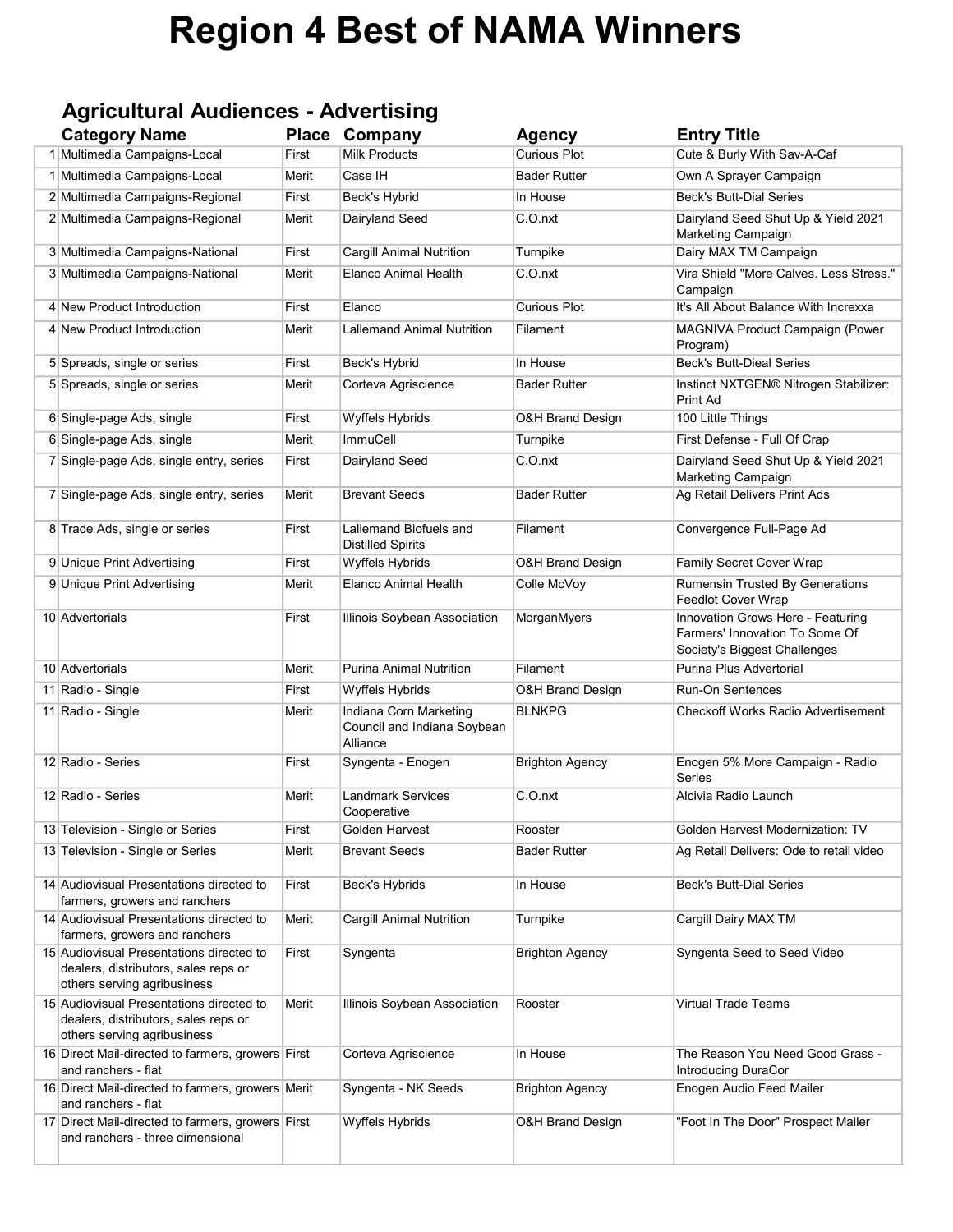| <b>Category Name</b>                                                                                                                   |       | <b>Place Company</b>          | <b>Agency</b>               | <b>Entry Title</b>                                              |
|----------------------------------------------------------------------------------------------------------------------------------------|-------|-------------------------------|-----------------------------|-----------------------------------------------------------------|
| 17 Direct Mail-directed to farmers, growers Merit<br>and ranchers - three dimensional                                                  |       | Syngenta - NK Seeds           | <b>Brighton Agency</b>      | <b>Corn Amplification Mailer</b>                                |
| 19 Direct Mail-directed to dealers,<br>distributors, sales reps or others<br>serving agribusiness - three<br>dimensional               | First | Beck's Hybrid                 | In House                    | Crack The Safe - Dealer Recruitment                             |
| 19 Direct Mail-directed to dealers,<br>distributors, sales reps or others<br>serving agribusiness - three<br>dimensional               | Merit | Syngenta - NK Seeds           | <b>Brighton Agency</b>      | Enogen Ambassador Kit                                           |
| 20 Billboards or other outdoor ads                                                                                                     | First | Wyffels Hybrids               | O&H Brand Design            | Fiercely Independent                                            |
| 21 Customer Brochures, Catalogs-farmer<br>directed-1 or more elements                                                                  | First | Corteva Agriscience           | In House                    | The Range & Pasture Portfolio That<br><b>Ranchers Need</b>      |
| 21 Customer Brochures, Catalogs-farmer<br>directed-1 or more elements                                                                  | Merit | Syngenta - NK Seeds           | <b>Brighton Agency</b>      | Enogen Flip Book                                                |
| 22 Brochures, catalogs, etc., directed to<br>dealers, distributors, sales reps or<br>others serving agribusiness-1 or more<br>elements | First | <b>Milk Products</b>          | <b>Curious Plot</b>         | <b>Building Strong Futures With Milk</b><br>Products            |
| 23 Point-of-purchase materials                                                                                                         | First | Syngenta - NK Seeds           | <b>Brighton Agency</b>      | Corn Amplification Point-of-Sale                                |
| 23 Point-of-purchase materials                                                                                                         | Merit | Wyffels Hybrids               | In House                    | <b>Wyffels Trailer Wraps</b>                                    |
| 24 Exhibits - Live                                                                                                                     | First | Elanco                        | <b>Curious Plot</b>         | Right For Cattle. Right By You. Exhibit                         |
| 24 Exhibits - Live                                                                                                                     | Merit | Corteva Agriscience           | In House                    | Corteva Agriscience Farm Progress<br>Show Exhibit               |
| 25 Exhibits - Virtual                                                                                                                  | First | The Bee Corp                  | <b>BLNKPG</b>               | <b>Virtual Almond Conference Booth</b>                          |
| 26 Premiums/Specialties directed to<br>farmers, growers, ranchers or others<br>serving agribusiness                                    | First | <b>Wyffels Hybrids</b>        | <b>O&amp;H Brand Design</b> | 100 Little Things Corn Icon                                     |
| 26 Premiums/Specialties directed to<br>farmers, growers, ranchers or others<br>serving agribusiness                                    | Merit | Case IH                       | <b>Bader Rutter</b>         | Case IH: Can-Do Can                                             |
| 27 Corporate Identity                                                                                                                  | First | <b>Conjunction Leadership</b> | <b>BLNKPG</b>               | Conjunction Leadership Branding                                 |
| 27 Corporate Identity                                                                                                                  | Merit | Syngenta - NK Seeds           | <b>Brighton Agency</b>      | Syngenta STEPP Trials Branding                                  |
| 28 Advertising to agribusiness                                                                                                         | First | Filament                      | In House                    | G.O.A.T. Games At The 2021 Agri-<br><b>Marketing Conference</b> |
| 28 Advertising to agribusiness                                                                                                         | Merit | Hoard's Dairyman              | Filament                    | AgriMarketer Cover Wrap                                         |

# Agricultural Audiences - Public Relations

| 29 Overall PR Program - directed to<br>farmers, growers, ranchers or others<br>serving agribusiness | First | <b>Purina Animal Nutrition</b>                    | Filament                                  | Purina® Plus Media Relations                                                               |
|-----------------------------------------------------------------------------------------------------|-------|---------------------------------------------------|-------------------------------------------|--------------------------------------------------------------------------------------------|
| 29 Overall PR Program - directed to<br>farmers, growers, ranchers or others<br>serving agribusiness | Merit | Association of Equipment<br>Manufacturers         | In House                                  | Environmental Benefits Of Precision Ag                                                     |
| 30 Media Relations                                                                                  | First | Elanco Animal Health                              | Colle McVoy                               | Establishing A Rumensin Voice                                                              |
| 30 Media Relations                                                                                  | Merit | <b>Purina Animal Nutrition</b>                    | Filament                                  | Omega Match Media Relations                                                                |
| 32 Brand Citizenship                                                                                | First | Filament                                          | In House                                  | Feel-Good Postcards                                                                        |
| 33 News, Feature Article or persuasive<br>writing - Trade Media                                     | First | Arm & Hammer Animal and<br><b>Food Production</b> | C.O.nxt                                   | "Food Quality & Safety" Magazine<br><b>Editorial Placement</b>                             |
| 33 News, Feature Article or persuasive<br>writing - Trade Media                                     | Merit | Diamond V                                         | <b>Black Dirt Communications</b>          | Transitioning To The Feedlot                                                               |
| 34 News Release-Ag Media                                                                            | First | Syngenta Seeds                                    | <b>G&amp;S Business</b><br>Communications | NK Seeds Releases First-Ever Field<br>Forged Series Of Top-Performing Corn<br>And Soybeans |
| 34 News Release-Ag Media                                                                            | Merit | <b>Lallemand Animal Nutrition</b>                 | Filament                                  | 4 Tips To Keep Rumens Running<br><b>Strong During Heat Stress</b>                          |
| 35 Events - Customer                                                                                | First | Illinois Soybean Association                      | Rhea + Kaiser                             | Gather Around The Table Sustainability<br>Event                                            |
| 36 Events - Media                                                                                   | First | Elanco                                            | <b>Curious Plot</b>                       | Sustainability In The Cattle Industry                                                      |
| 37 Events - Internal                                                                                | First | Case IH                                           | <b>Bader Rutter</b>                       | Case IH Q1 National Dealer Meeting                                                         |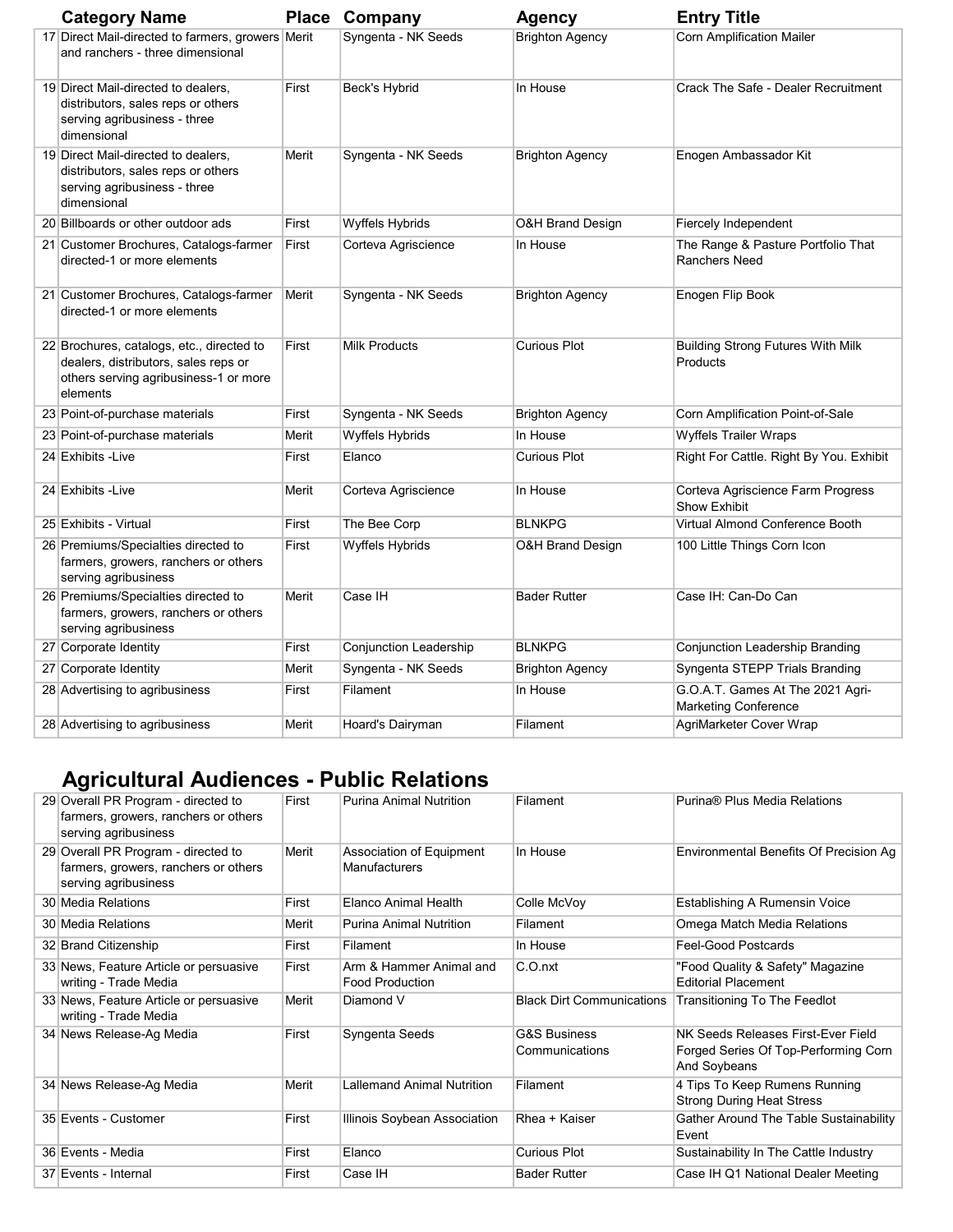| <b>Category Name</b>                                                                                                                  |       | <b>Place Company</b>                           | <b>Agency</b>             | <b>Entry Title</b>                                            |
|---------------------------------------------------------------------------------------------------------------------------------------|-------|------------------------------------------------|---------------------------|---------------------------------------------------------------|
| 37 Events - Internal                                                                                                                  | Merit | Bane-Welker Equipment                          | <b>BLNKPG</b>             | Bane-Welker 'Trust-Respect-Teamwork'<br>Campaign              |
| 38 Events - Virtual                                                                                                                   | First | Balchem Animal Nutrition &<br>Health           | <b>Tanbark Consulting</b> | Real Science Lecture Series                                   |
| 38 Events - Virtual                                                                                                                   | Merit | Illinois Soybean Board                         | C.O.nxt                   | 2021 Soybean Summit: At Home<br>Edition                       |
| 39 Company and Association newsletters - First<br>External - farmers, ranchers, or dealer<br>and distributors                         |       | <b>Purina Animal Nutrition</b>                 | Filament                  | CheckPoint <sup>®</sup> Newsletter                            |
| 39 Company and Association newsletters - Merit<br>External - farmers, ranchers, or dealer<br>and distributors                         |       | Syngenta - NK Seeds                            | <b>Brighton Agency</b>    | <b>Monthly Farmer Emails</b>                                  |
| 40 Company and Association magazines - First<br>External - directed to farm customers,<br>prospects or others serving<br>agribusiness |       | <b>GreenStone Farm Credit</b><br>Services      | In House                  | 2021 Partners Magazine                                        |
| 40 Company and Association magazines - Merit<br>External - directed to farm customers.<br>prospects or others serving<br>agribusiness |       | Case IH                                        | <b>Bader Rutter</b>       | Case IH Farm Forum And Canadian<br><b>Farming Magazine</b>    |
| 41 Company Publications - Internal                                                                                                    | First | <b>GROWMARK</b>                                | In House                  | <b>SOURCE Magazine</b>                                        |
| 41 Company Publications - Internal                                                                                                    | Merit | Corteva Agriscience -<br><b>Brevant® Seeds</b> | In House                  | THE BEAT Magazine                                             |
| 42 Company Publications - Annual<br>Reports                                                                                           | First | United Dairy Industry of<br>Michigan           | Filament                  | <b>UDIM Overview Video</b>                                    |
| 42 Company Publications - Annual<br>Reports                                                                                           | Merit | <b>Foremost Farms USA</b>                      | MorganMyers               | Driving Dairy Forward, Foremost Farms<br>USA 25th Anniversary |
| 43 Audio/Video Broadcast News                                                                                                         | First | Elanco                                         | <b>Curious Plot</b>       | Cattlemen To Cattlemen Elanco BRD<br>Portfolio Reel           |
| 43 Audio/Video Broadcast News                                                                                                         | Merit | <b>Purina Animal Nutrition</b>                 | Filament                  | Audio News Release For Meat Goats                             |
| 44 Audio/Video Feature or Testimonial                                                                                                 | First | Zoetis                                         | <b>Bader Rutter</b>       | Zoetis Born of the Bond customer<br>stories                   |
| 44 Audio/Video Feature or Testimonial                                                                                                 | Merit | Illinois Soybean Board                         | C.O.nxt                   | AMP Video Series: Stay Strong. Live<br>Long.                  |

## Agricultural Audiences - Digital

| 45 Advertising on the Web - directed to<br>farmers, ranchers or growers, and all<br>others serving agriculture | First | Corteva Agriscience                               | <b>Bader Rutter</b>    | Instinct NXTGEN® nitrogen stabilizer:<br>Video ads         |
|----------------------------------------------------------------------------------------------------------------|-------|---------------------------------------------------|------------------------|------------------------------------------------------------|
| 45 Advertising on the Web - directed to<br>farmers, ranchers or growers, and all<br>others serving agriculture | Merit | Cargill Animal Nutrition                          | Turnpike               | Cargill Dairy MAX TM                                       |
| 46 Internet Website - directed to farmers.<br>ranchers or growers, and all others<br>serving agribusiness      | First | Sentera                                           | <b>Curious Plot</b>    | <b>Decisions Simplified</b>                                |
| 46 Internet Website - directed to farmers.<br>ranchers or growers, and all others<br>serving agribusiness      | Merit | <b>Milk Products</b>                              | <b>Curious Plot</b>    | We Feed The Future, Milk Products.                         |
| 47 Blogs                                                                                                       | First | Arm & Hammer Animal and<br><b>Food Production</b> | C.O.nxt                | The Dish Blog                                              |
| 47 Blogs                                                                                                       | Merit | Syngenta - NK Seeds                               | <b>Brighton Agency</b> | NK Seeds - Amplifier Blog                                  |
| 48 Social Community Building and<br>Engagement - Social Campaign                                               | First | Elanco                                            | <b>Curious Plot</b>    | Dung Beetles Steal The Spotlight                           |
| 48 Social Community Building and<br>Engagement - Social Campaign                                               | Merit | <b>Precision Planting</b>                         | Rooster                | Precision Planting Social Influence                        |
| 49 Social tactic - a specific activity                                                                         | First | Case IH                                           | <b>Bader Rutter</b>    | Lee Brice x Case IH social media<br>partnership            |
| 49 Social tactic - a specific activity                                                                         | Merit | <b>Purina Animal Nutrition</b>                    | Filament               | Influencers                                                |
| 51 Other non-Smartphone Digital Media                                                                          | First | Syngenta - NK Seeds                               | <b>Brighton Agency</b> | NK Seeds - Field Forged Series<br>Interactive Presentation |
| 52 Digital Marketing Tools                                                                                     | First | <b>Brevant Seeds</b>                              | <b>Bader Rutter</b>    | Brevant Seeds: Take Us at Our Proof<br>harvest campaign    |